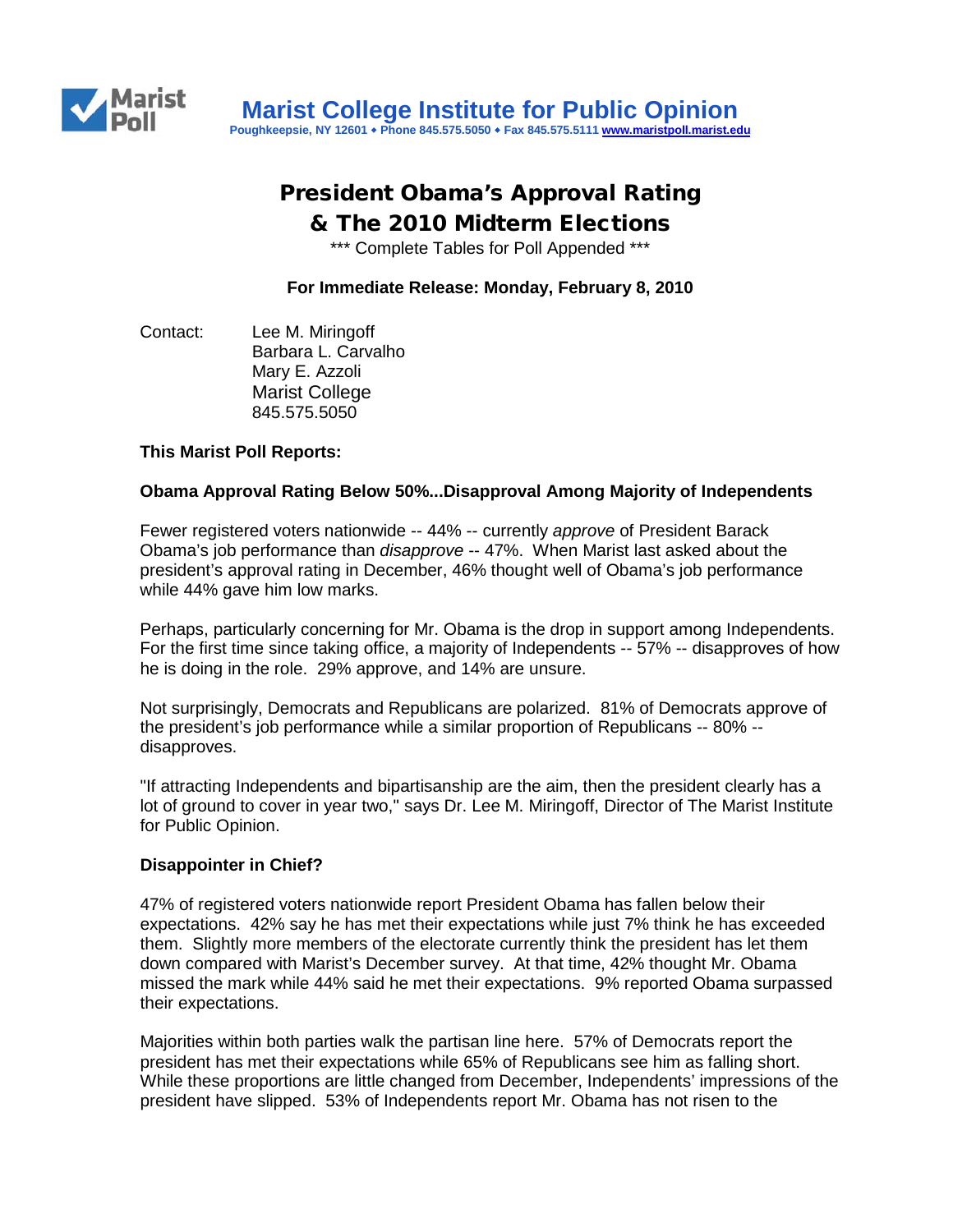occasion. This compares with 43% who thought he had fallen below their expectations in Marist's December survey.

#### **On the Promise of Change…**

President Obama campaigned on the promise of change, but is the change he has created an improvement? American voters now divide. 38% think the direction in which Mr. Obama is moving the country is for the worse, and 37% believe he is changing the nation for the better. 22% say there has been no change at all, and 3% are unsure.

In Marist's last survey, a plurality of the electorate -- 44% -- thought Obama was changing the country for the better. 35% disagreed and thought he was making things worse. 18% said the president had not brought about any change, and 3% were unsure.

Impressions have shifted across party lines. Democrats have become less positive and Independents have become more negative. Looking at Democrats, 69% report the president is improving the nation compared with 76% who thought so two months ago.

Independents who were previously divided have soured toward Mr. Obama. 45% today report the president is changing the country for the worse while 26% think the opposite is true. In Marist's previous survey, 36% saw him as making a positive impact on the nation, and the same proportion -- 36% -- believed he was negatively altering the country. 63% of Republicans view the change Mr. Obama is making as negative.

### **Obama Still Favorable, BUT…**

50% of voters nationwide have a favorable impression of President Obama while 44% have an unfavorable view of him. 6% are unsure. Although Mr. Obama's favorability rating is still positive, it has dropped since Marist's December survey. Then, 55% thought well of the president, and 41% did not. 4% were unsure.

The president's favorability rating has moved little among Democrats and Republicans, but it has slipped among Independents. In fact, a majority -- 52% -- have an *unfavorable* view of Mr. Obama compared with 43% two months ago.

#### **The Good News? Economic Conditions Still Viewed as "Inherited"**

62% of registered voters still believe today's current economic conditions are mostly inherited from the Bush Administration while 29% say they are a result of Obama's own policies. 9% are unsure. These proportions are relatively unchanged since Marist's last survey.

"With this part of voters' mindset, it's no wonder the White House would like to make 2010 a choice between President Obama and past GOP policies," says Dr. Lee M. Miringoff, Director of The Marist Institute for Public Opinion. "Not a referendum on the president."

#### **And, In a** *VERY* **Hypothetical Matchup….**

Looking at a three-way 2012 presidential contest between President Obama, former Governor of Alaska Sarah Palin, and New York City Mayor Michael Bloomberg, Obama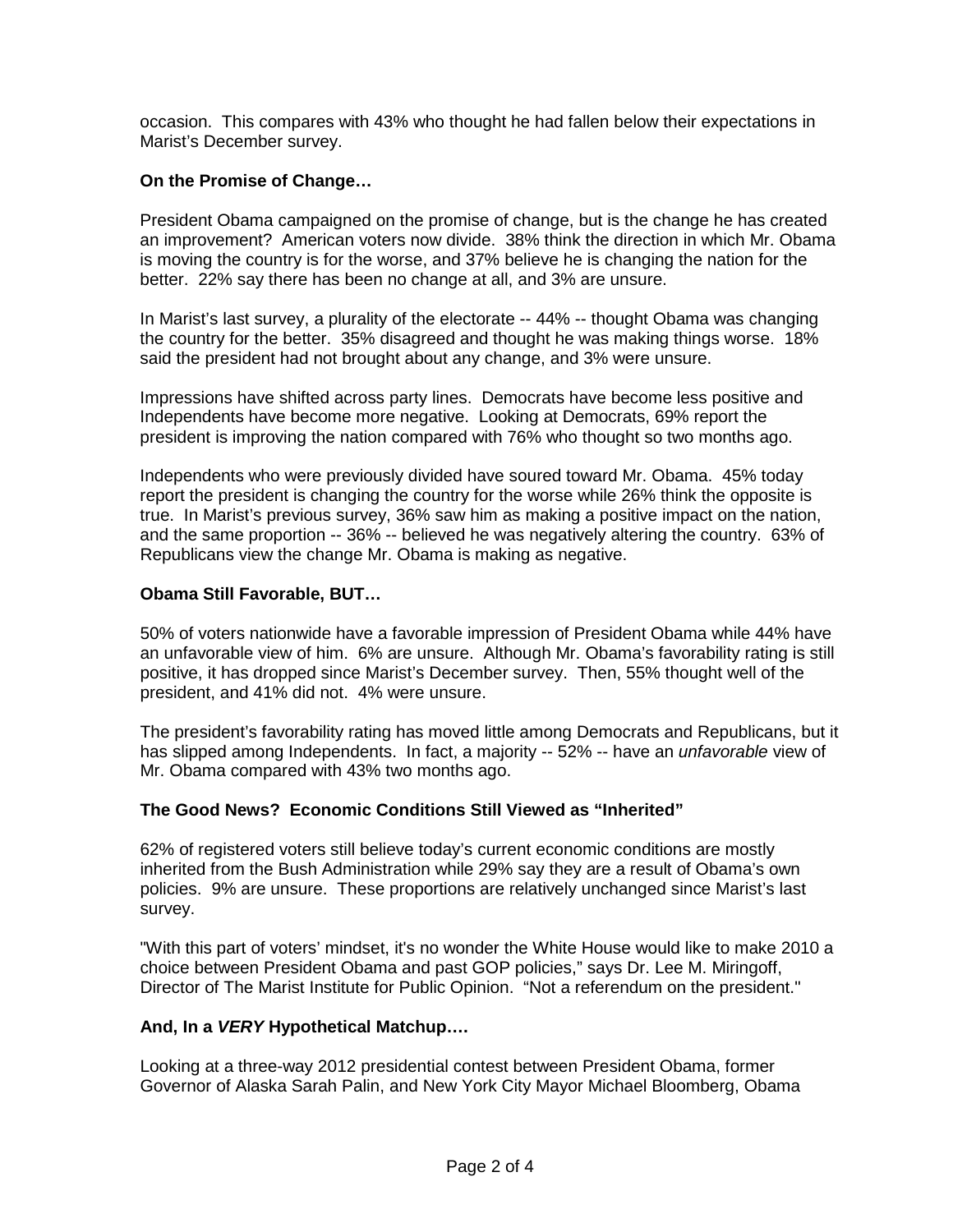receives 44% of the vote, Republican Palin garners 29%, and Independent Bloomberg nets 15%.

A Bloomberg candidacy helps Mr. Obama's cause. Although Palin receives majority support -- 57% -- from the GOP, Bloomberg snatches 20% of the vote within the party. Among Democrats, Bloomberg only receives 4%. Democrats are firmly behind Obama with 84% tossing their support to him. Looking at Independents, 31% back Obama, and 27% support Palin. 24% report they would cast their ballot for Bloomberg.

#### **Congressional Incumbents, Beware! Voters Divide Over 2010 Candidates**

Members of the U.S. Congress face re-election this year, and they may want to listen up. Registered voters nationwide divide about whether they would support their current elected official or vote for someone else. If the 2010 election for Congress were held today, 44% say they would vote to elect someone new while 42% would like to see their congressperson stick around. 14% are unsure.

"The winds of change are still blowing around the nation. If your working address is the U.S. Capitol, you have to watch these figures closely," states Dr. Lee M. Miringoff, Director of The Marist Institute for Public Opinion.

Independents are particularly up in arms. 50% of Independents report they would vote for someone else while 34% want to support their current representative. Republicans divide with 48% saying they would oust the incumbent, and 45% reporting they don't want a change. A majority of Democrats -- 51% -- would support their current member of Congress while 35% would choose an alternative.

## **D.C. Politicians, "Are You Listening?"**

There's more bad news for Beltway insiders. 56% of registered voters view the 2010 midterm elections as more about sending a message to D.C. politicians. 36% report the election will be more about local issues important to their state or community. 8% are unsure.

This "send a message to Washington" sentiment is stronger among Republicans and Independents. 62% of GOP members and 61% of Independents want Washington politicians to catch on. This compares with a plurality -- 48% -- of Democrats who share this view.

#### **Congressional Dems Most Vulnerable**

Of registered voters who believe this year's midterm elections are more about sending a message to Washington politicians, approximately one-third say it's directed at the Democrats in Congress. 21% want President Obama to get the message, and 18% want this sentiment directed to Congressional Republicans. 29% want all to pay attention.

#### **"Country Moving in Wrong Direction," Says Majority**

54% of Americans nationwide say, in general, the country is headed in the wrong direction. 38% believe they are moving along the right track, and 8% are unsure.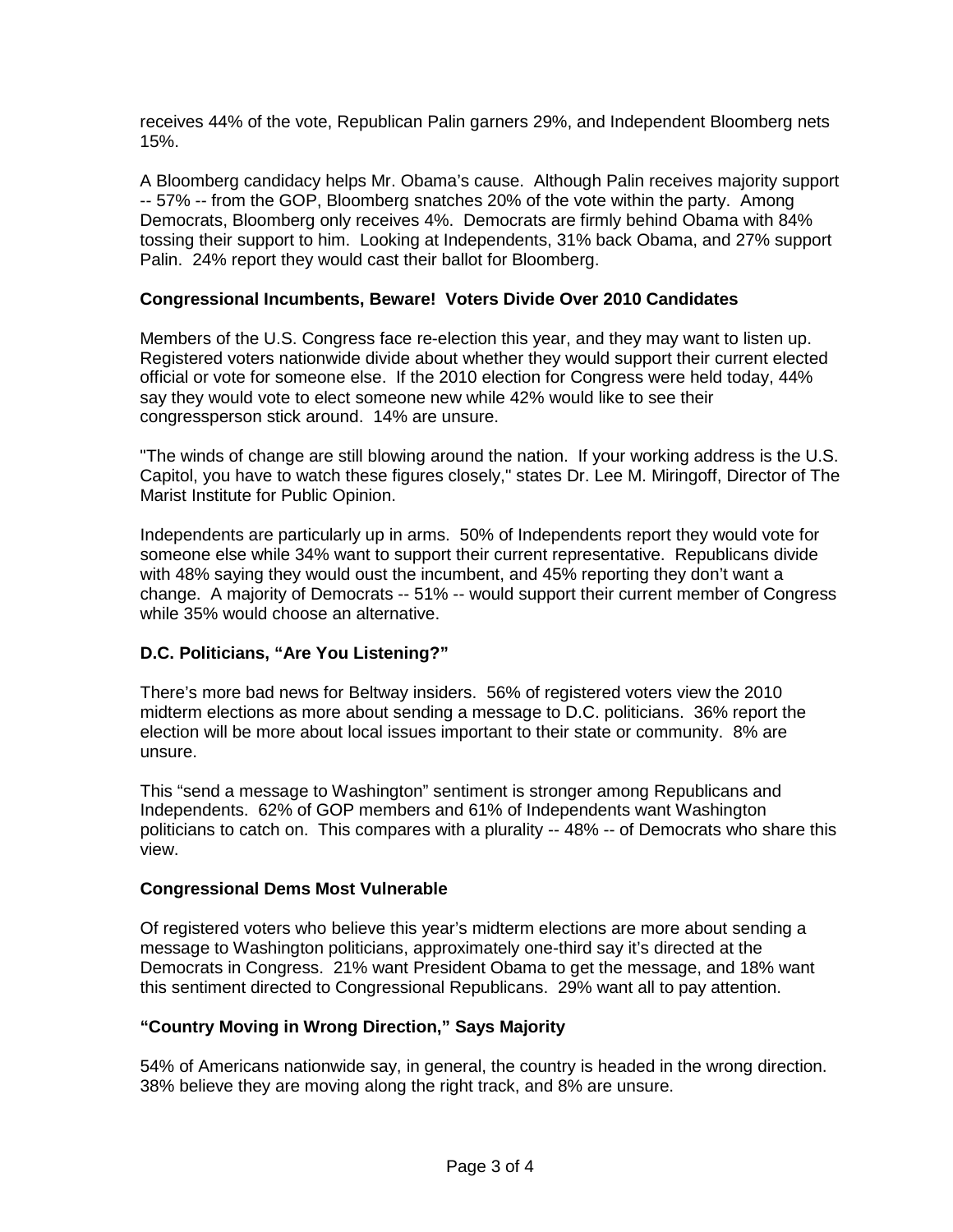Residents have become more pessimistic about the country's path compared with The Marist Poll's December survey. At that time, Americans divided with 46% reporting the country was moving in the right direction and 46% saying it was headed in the wrong direction. 8% were unsure.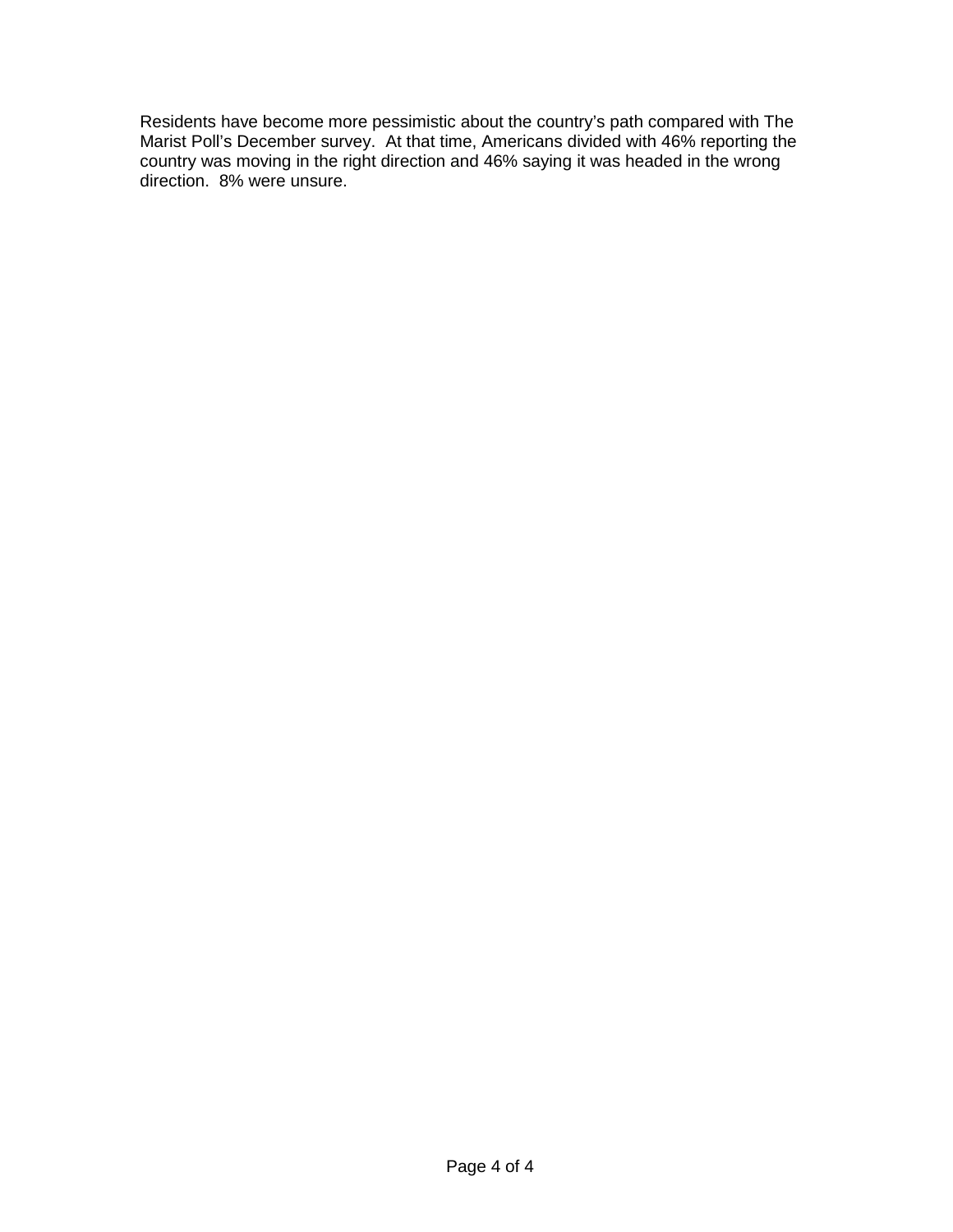#### **Nature of the Sample: 1072 U.S. Residents**

This survey of 1072 United States residents was conducted on February 1<sup>st</sup> through February  $3<sup>rd</sup>$ , 2010. Residents 18 years of age and older were interviewed by telephone. Telephone numbers were selected based upon a list of telephone exchanges from throughout the nation. The exchanges were selected to ensure that each region was represented in proportion to its population. To increase coverage, this land-line sample was supplemented by respondents reached through random dialing of cell phone numbers. The two samples were then combined. Results are statistically significant at ±3.0%. There are 910 registered voters. The results for this subset are statistically significant at ±3.5%. The error margin increases for crosstabulations.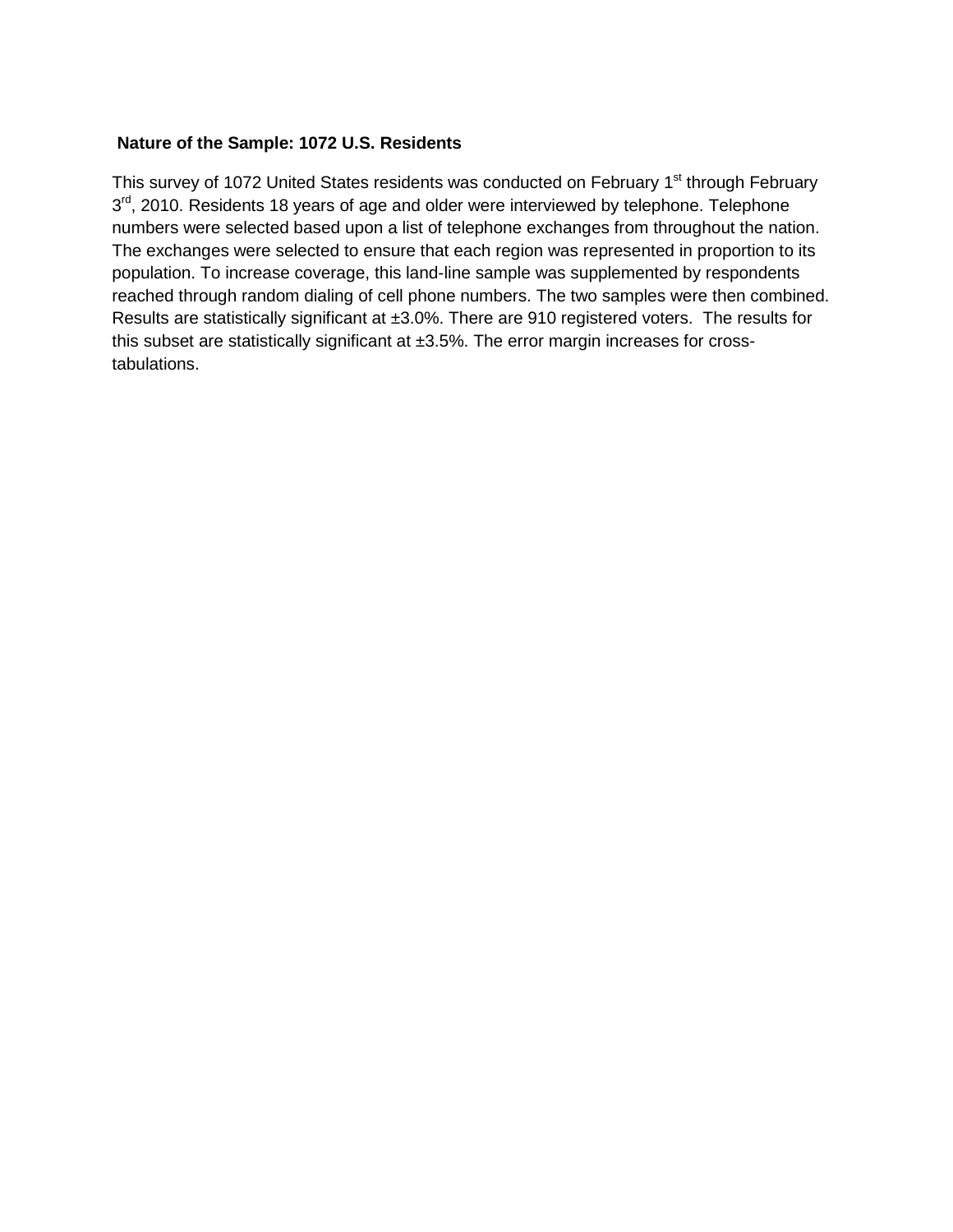# Marist Poll February 2010 National Survey Tables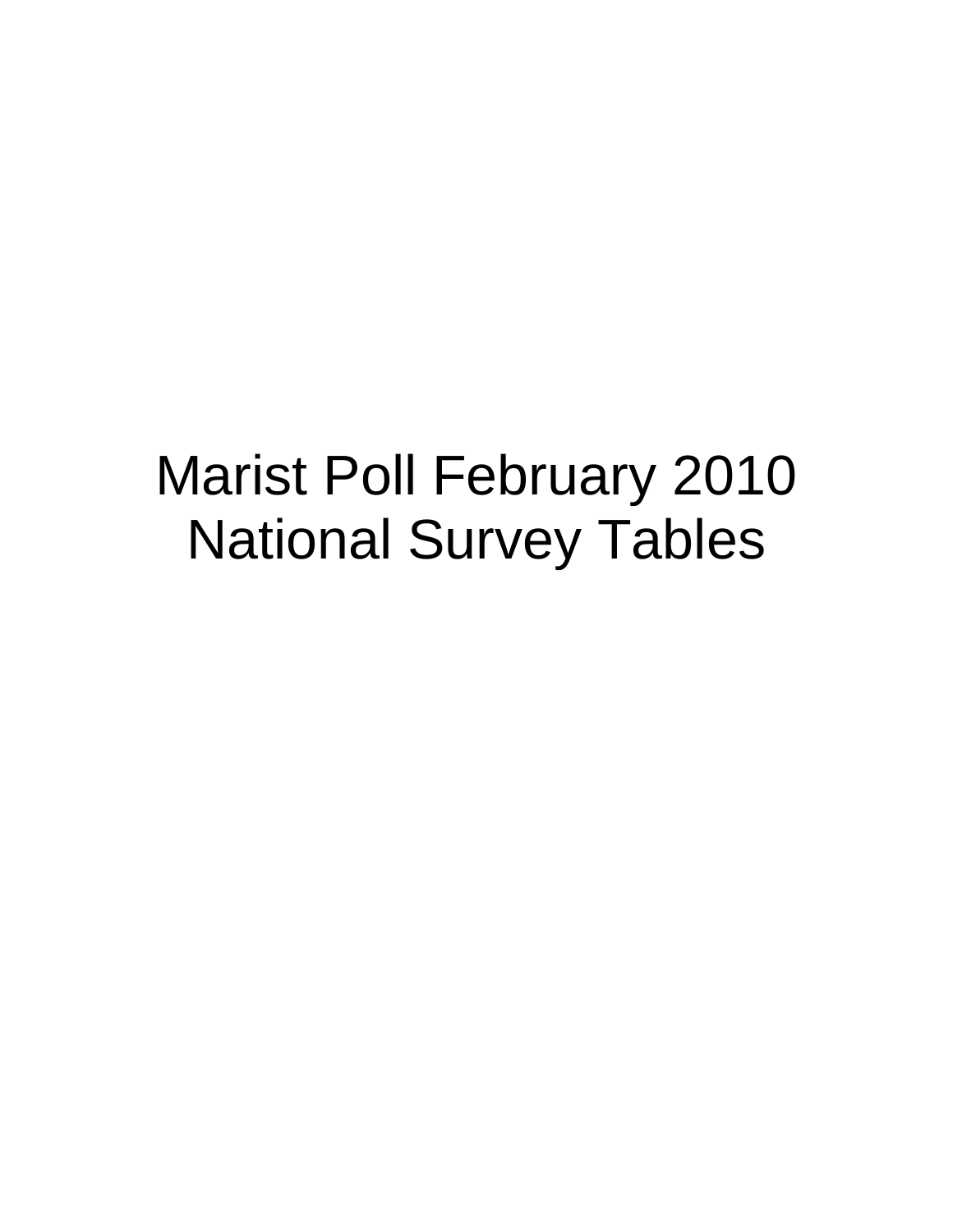|                                                                                                                         |                                |                | <b>Registered Voters</b>                                                       |               |  |
|-------------------------------------------------------------------------------------------------------------------------|--------------------------------|----------------|--------------------------------------------------------------------------------|---------------|--|
|                                                                                                                         |                                |                | Do you approve or disapprove of the job Barack<br>Obama is doing as president? |               |  |
|                                                                                                                         |                                | <b>Approve</b> | <b>Disapprove</b>                                                              | <b>Unsure</b> |  |
|                                                                                                                         |                                | Row %          | Row %                                                                          | Row %         |  |
| <b>Registered Voters</b>                                                                                                |                                | 44%            | 47%                                                                            | 9%            |  |
| <b>Party ID</b>                                                                                                         | <b>Democrat</b>                | 81%            | 10%                                                                            | 9%            |  |
|                                                                                                                         | <b>Republican</b>              | 15%            | 80%                                                                            | 6%            |  |
|                                                                                                                         | Independent                    | 29%            | 57%                                                                            | 14%           |  |
| Party ID by                                                                                                             | <b>Democrat men</b>            | 83%            | 9%                                                                             | 8%            |  |
| <b>Gender</b>                                                                                                           | <b>Democrat</b><br>women       | 79%            | 11%                                                                            | 9%            |  |
|                                                                                                                         | <b>Republican men</b>          | 13%            | 83%                                                                            | 4%            |  |
|                                                                                                                         | <b>Republican</b><br>women     | 16%            | <b>77%</b>                                                                     | 7%            |  |
|                                                                                                                         | Independent<br>men             | 26%            | 62%                                                                            | 12%           |  |
|                                                                                                                         | Independent<br>women           | 34%            | 50%                                                                            | 16%           |  |
| <b>Ideology</b>                                                                                                         | Liberal                        | 74%            | 15%                                                                            | 12%           |  |
|                                                                                                                         | <b>Moderate</b>                | 48%            | 43%                                                                            | 9%            |  |
|                                                                                                                         | <b>Conservative</b>            | 26%            | 67%                                                                            | 8%            |  |
| <b>Region</b>                                                                                                           | <b>Northeast</b>               | 54%            | 32%                                                                            | 13%           |  |
|                                                                                                                         | <b>Midwest</b>                 | 33%            | 53%                                                                            | 13%           |  |
|                                                                                                                         | <b>South</b>                   | 45%            | 48%                                                                            | 8%            |  |
|                                                                                                                         | <b>West</b>                    | 44%            | 50%                                                                            | 6%            |  |
| <b>Household</b><br><b>Income</b>                                                                                       | Less than<br>\$50,000          | 52%            | 39%                                                                            | 10%           |  |
|                                                                                                                         | \$50,000 or more               | 38%            | 54%                                                                            | 8%            |  |
| <b>Education</b>                                                                                                        | <b>Not college</b><br>graduate | 43%            | 46%                                                                            | 11%           |  |
|                                                                                                                         | <b>College</b><br>graduate     | 45%            | 48%                                                                            | 6%            |  |
| Age                                                                                                                     | 18 to 29                       | 48%            | 41%                                                                            | 11%           |  |
|                                                                                                                         | 30 to 44                       | 45%            | 44%                                                                            | 11%           |  |
|                                                                                                                         | 45 to 59                       | 43%            | 49%                                                                            | 8%            |  |
|                                                                                                                         | 60 or older                    | 42%            | 49%                                                                            | 9%            |  |
| Gender                                                                                                                  | <b>Men</b>                     | 38%            | 53%                                                                            | 9%            |  |
|                                                                                                                         | <b>Women</b>                   | 49%            | 41%                                                                            | 10%           |  |
| February 2010 Marist Poll National Registered Voters "N=910 MOE +/- 3.5%" Totals may<br>not add to 100 due to rounding. |                                |                |                                                                                |               |  |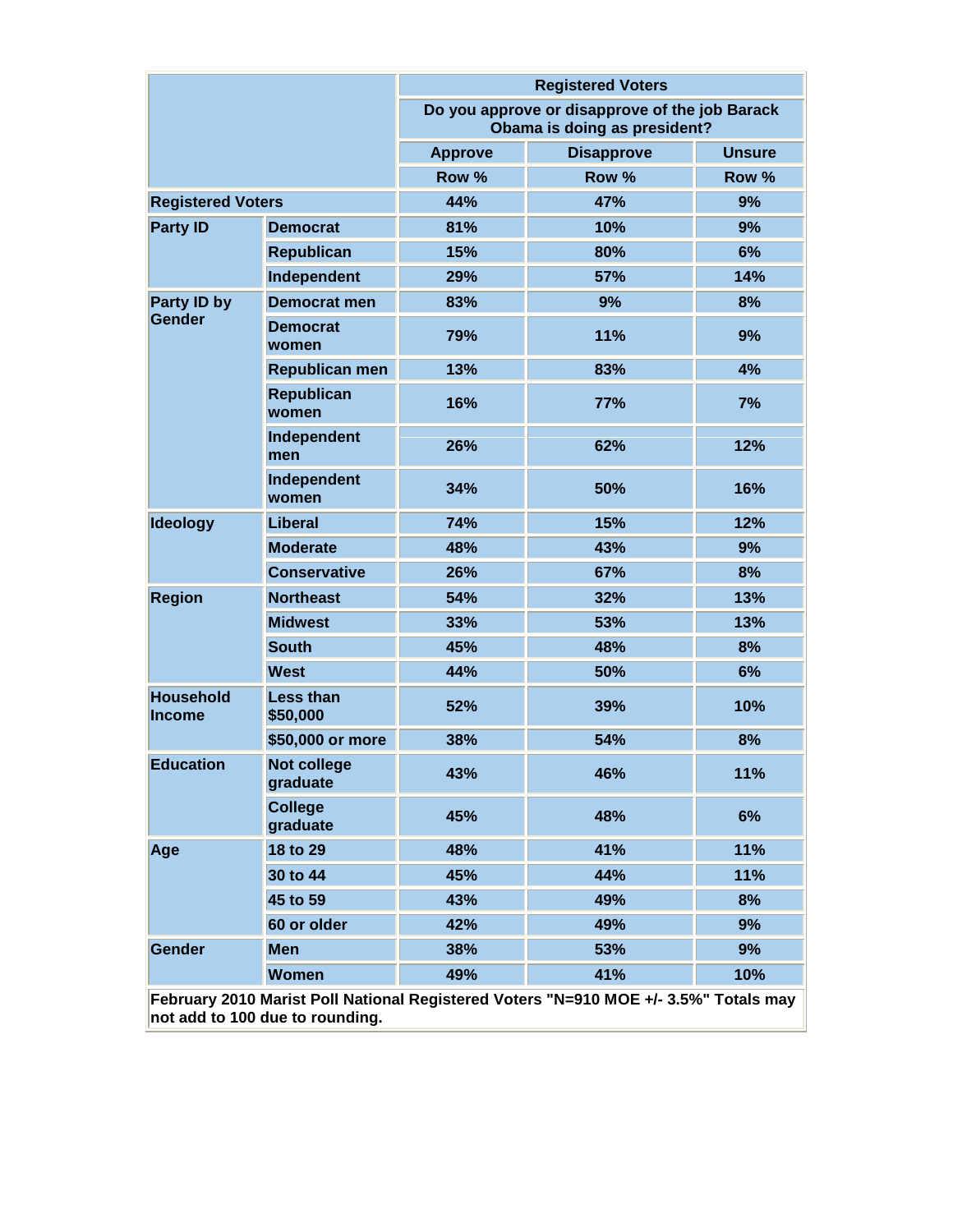|                                   |                                | <b>Registered Voters</b>        |                                      |                                                                                                                                 |               |  |  |
|-----------------------------------|--------------------------------|---------------------------------|--------------------------------------|---------------------------------------------------------------------------------------------------------------------------------|---------------|--|--|
|                                   |                                |                                 |                                      | Overall, has Barack Obama met your expectations, exceeded your<br>expectations, or fallen below your expectations as president? |               |  |  |
|                                   |                                | <b>Met your</b><br>expectations | <b>Exceeded your</b><br>expectations | <b>Fallen below your</b><br>expectations                                                                                        | <b>Unsure</b> |  |  |
|                                   |                                | Row %                           | Row %                                | Row %                                                                                                                           | Row %         |  |  |
| <b>Registered Voters</b>          |                                | 42%                             | 7%                                   | 47%                                                                                                                             | 4%            |  |  |
| <b>Party ID</b>                   | <b>Democrat</b>                | 57%                             | 14%                                  | 26%                                                                                                                             | 4%            |  |  |
|                                   | <b>Republican</b>              | 29%                             | 3%                                   | 65%                                                                                                                             | 4%            |  |  |
|                                   | Independent                    | 38%                             | 4%                                   | 53%                                                                                                                             | 5%            |  |  |
| Party ID by                       | <b>Democrat men</b>            | 55%                             | 19%                                  | 23%                                                                                                                             | 3%            |  |  |
| Gender                            | <b>Democrat</b><br>women       | 58%                             | 11%                                  | 28%                                                                                                                             | 4%            |  |  |
|                                   | <b>Republican</b><br>men       | 33%                             | 4%                                   | 61%                                                                                                                             | 2%            |  |  |
|                                   | <b>Republican</b><br>women     | 25%                             | 1%                                   | 68%                                                                                                                             | 6%            |  |  |
|                                   | Independent<br>men             | 38%                             | 5%                                   | 51%                                                                                                                             | 6%            |  |  |
|                                   | Independent<br>women           | 38%                             | 2%                                   | 55%                                                                                                                             | 4%            |  |  |
| <b>Ideology</b>                   | <b>Liberal</b>                 | 61%                             | 8%                                   | 27%                                                                                                                             | 4%            |  |  |
|                                   | <b>Moderate</b>                | 45%                             | 6%                                   | 45%                                                                                                                             | 4%            |  |  |
|                                   | <b>Conservative</b>            | 32%                             | 7%                                   | 57%                                                                                                                             | 4%            |  |  |
| <b>Region</b>                     | <b>Northeast</b>               | 51%                             | 4%                                   | 42%                                                                                                                             | 2%            |  |  |
|                                   | <b>Midwest</b>                 | 39%                             | 6%                                   | 48%                                                                                                                             | 7%            |  |  |
|                                   | <b>South</b>                   | 40%                             | 7%                                   | 49%                                                                                                                             | 3%            |  |  |
|                                   | <b>West</b>                    | 41%                             | 11%                                  | 44%                                                                                                                             | 5%            |  |  |
| <b>Household</b><br><b>Income</b> | <b>Less than</b><br>\$50,000   | 46%                             | 8%                                   | 43%                                                                                                                             | 4%            |  |  |
|                                   | \$50,000 or<br>more            | 42%                             | 7%                                   | 48%                                                                                                                             | 3%            |  |  |
| <b>Education</b>                  | <b>Not college</b><br>graduate | 41%                             | 8%                                   | 46%                                                                                                                             | 5%            |  |  |
|                                   | <b>College</b><br>graduate     | 45%                             | 5%                                   | 47%                                                                                                                             | 3%            |  |  |
| Age                               | 18 to 29                       | 56%                             | 9%                                   | 31%                                                                                                                             | 5%            |  |  |
|                                   | 30 to 44                       | 50%                             | 5%                                   | 43%                                                                                                                             | 2%            |  |  |
|                                   | 45 to 59                       | 40%                             | 7%                                   | 50%                                                                                                                             | 3%            |  |  |
|                                   | 60 or older                    | 33%                             | 8%                                   | 52%                                                                                                                             | 6%            |  |  |
| Gender                            | <b>Men</b>                     | 41%                             | 9%                                   | 46%                                                                                                                             | 4%            |  |  |
|                                   | <b>Women</b>                   | 43%                             | 6%                                   | 47%                                                                                                                             | 5%            |  |  |
| due to rounding.                  |                                |                                 |                                      | February 2010 Marist Poll National Registered Voters "N=910 MOE +/- 3.5%" Totals may not add to 100                             |               |  |  |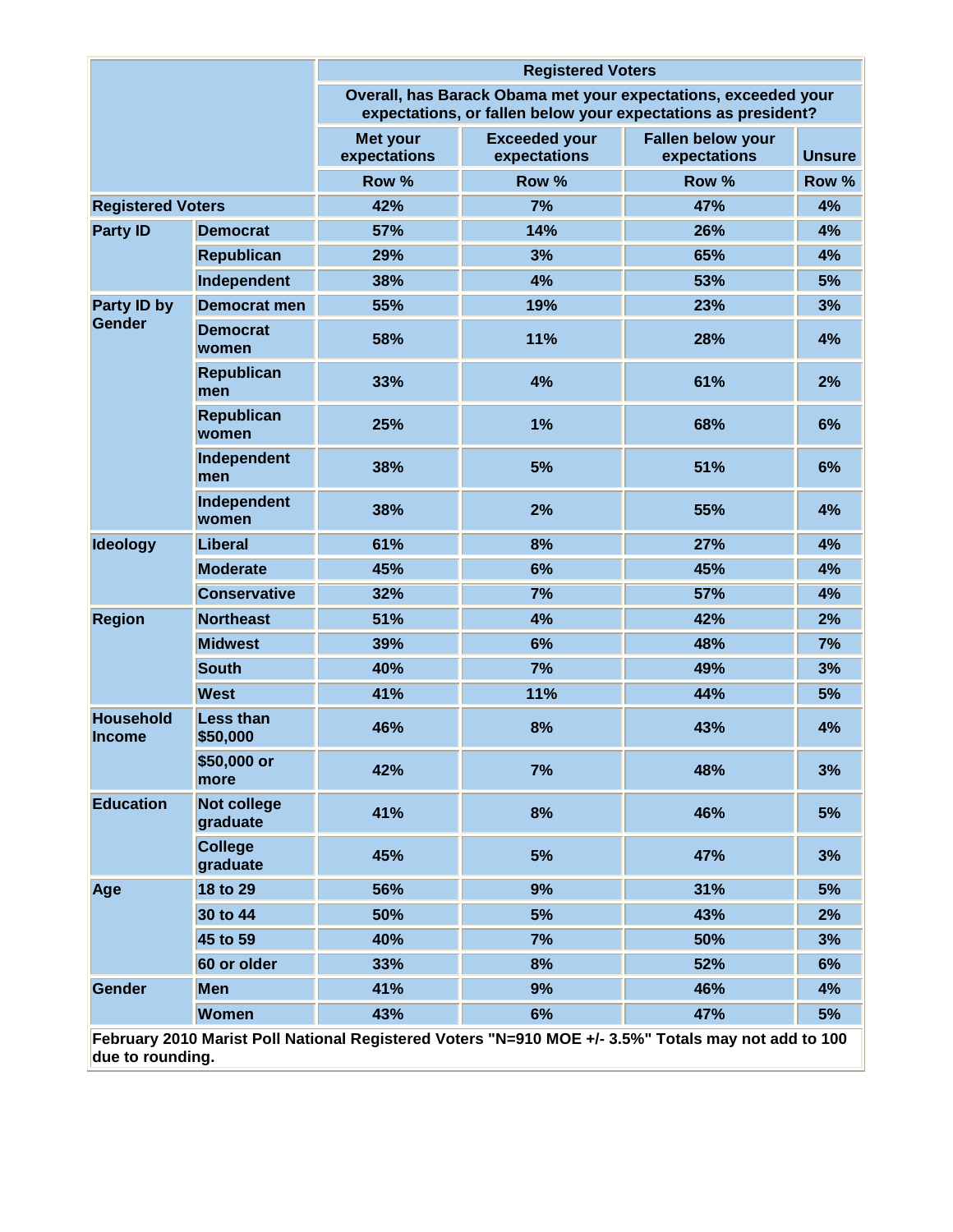|                                   |                                | <b>Registered Voters</b>        |                                                                                                        |                  |               |
|-----------------------------------|--------------------------------|---------------------------------|--------------------------------------------------------------------------------------------------------|------------------|---------------|
|                                   |                                |                                 | Overall, would you describe the direction in which President Barack<br>Obama is moving the country as: |                  |               |
|                                   |                                | <b>Change for the</b><br>better | <b>Change for the</b><br>worse                                                                         | No change at all | <b>Unsure</b> |
|                                   |                                | Row %                           | Row %                                                                                                  | Row %            | Row %         |
| <b>Registered Voters</b>          |                                | 37%                             | 38%                                                                                                    | 22%              | 3%            |
| <b>Party ID</b>                   | <b>Democrat</b>                | 69%                             | 10%                                                                                                    | 18%              | 3%            |
|                                   | <b>Republican</b>              | 9%                              | 63%                                                                                                    | 27%              | 1%            |
|                                   | Independent                    | 26%                             | 45%                                                                                                    | 24%              | 5%            |
| Party ID by                       | <b>Democrat men</b>            | 66%                             | 14%                                                                                                    | 20%              | 1%            |
| Gender                            | <b>Democrat</b><br>women       | 71%                             | 7%                                                                                                     | 17%              | 4%            |
|                                   | <b>Republican men</b>          | 6%                              | 62%                                                                                                    | 31%              | 2%            |
|                                   | <b>Republican</b><br>women     | 12%                             | 64%                                                                                                    | 23%              | 0%            |
|                                   | Independent<br>men             | 24%                             | 48%                                                                                                    | 24%              | 4%            |
|                                   | Independent<br>women           | 29%                             | 41%                                                                                                    | 24%              | 7%            |
| <b>Ideology</b>                   | <b>Liberal</b>                 | 63%                             | 15%                                                                                                    | 21%              | 1%            |
|                                   | <b>Moderate</b>                | 40%                             | 28%                                                                                                    | 29%              | 3%            |
|                                   | <b>Conservative</b>            | 22%                             | 58%                                                                                                    | 18%              | 3%            |
| <b>Region</b>                     | <b>Northeast</b>               | 44%                             | 30%                                                                                                    | 22%              | 3%            |
|                                   | <b>Midwest</b>                 | 34%                             | 38%                                                                                                    | 23%              | 4%            |
|                                   | <b>South</b>                   | 37%                             | 41%                                                                                                    | 19%              | 3%            |
|                                   | <b>West</b>                    | 32%                             | 38%                                                                                                    | 26%              | 3%            |
| <b>Household</b><br><b>Income</b> | <b>Less than</b><br>\$50,000   | 42%                             | 33%                                                                                                    | 21%              | 4%            |
|                                   | \$50,000 or more               | 33%                             | 40%                                                                                                    | 26%              | 1%            |
| <b>Education</b>                  | <b>Not college</b><br>graduate | 37%                             | 34%                                                                                                    | 25%              | 4%            |
|                                   | <b>College graduate</b>        | 37%                             | 43%                                                                                                    | 18%              | 2%            |
| Age                               | 18 to 29                       | 38%                             | 23%                                                                                                    | 35%              | 5%            |
|                                   | 30 to 44                       | 37%                             | 34%                                                                                                    | 25%              | 3%            |
|                                   | 45 to 59                       | 37%                             | 41%                                                                                                    | 20%              | 2%            |
|                                   | 60 or older                    | 36%                             | 43%                                                                                                    | 17%              | 4%            |
| Gender                            | <b>Men</b>                     | 30%                             | 43%                                                                                                    | 24%              | 3%            |
|                                   | <b>Women</b>                   | 43%                             | 33%                                                                                                    | 20%              | 4%            |
| due to rounding.                  |                                |                                 | February 2010 Marist Poll National Registered Voters "N=910 MOE +/- 3.5%" Totals may not add to 100    |                  |               |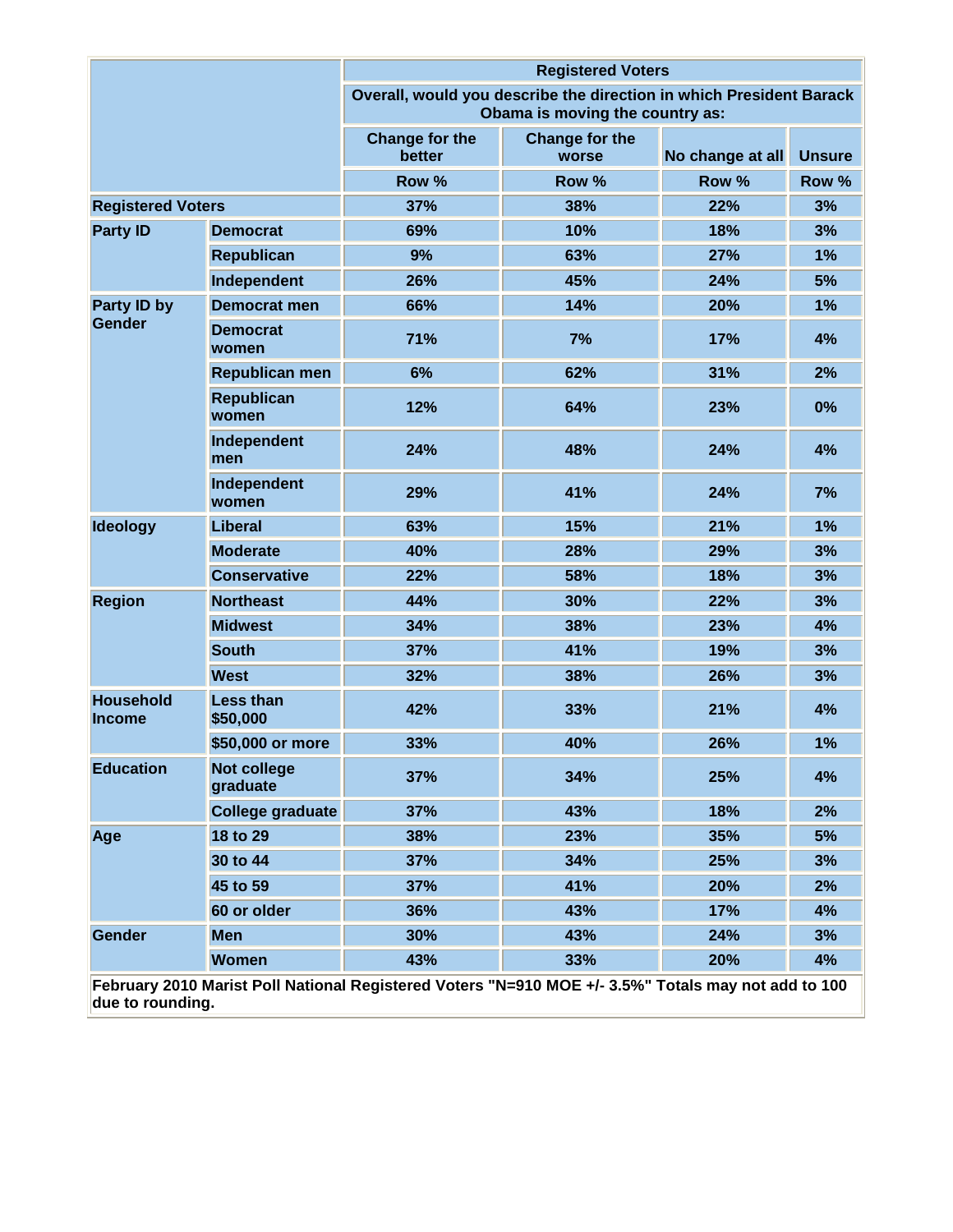| Overall, do you have a favorable or an unfavorable<br>impression of Barack Obama?<br><b>Favorable</b><br><b>Unfavorable</b><br><b>Unsure-Never Heard</b><br>Row %<br>Row %<br>Row %<br>50%<br>44%<br>6%<br>84%<br>12%<br>4%<br><b>Democrat</b><br><b>Republican</b><br>5%<br>19%<br>76%<br>Independent<br>39%<br>52%<br>9%<br>82%<br>14%<br>4%<br><b>Democrat men</b><br>Gender<br><b>Democrat</b><br>85%<br>11%<br>4%<br>women<br>20%<br>77%<br>3%<br>Republican men<br><b>Republican</b><br>7%<br>18%<br>75%<br>women<br>Independent<br>8%<br>35%<br>57%<br>men<br>Independent<br>45%<br>10%<br>44%<br>women<br><b>Liberal</b><br>81%<br>15%<br>4%<br><b>Moderate</b><br>57%<br>38%<br>6%<br><b>Conservative</b><br>28%<br>66%<br>5%<br>62%<br>31%<br>8%<br><b>Northeast</b><br><b>Midwest</b><br>43%<br>52%<br>5%<br><b>South</b><br>49%<br>47%<br>4%<br>47%<br><b>West</b><br>43%<br>10%<br><b>Less than</b><br>55%<br>38%<br>7%<br>\$50,000<br>\$50,000 or more<br>47%<br>49%<br>4%<br><b>Not college</b><br>49%<br>43%<br>7%<br>graduate<br><b>College</b><br>4%<br>51%<br>46%<br>graduate<br>8%<br>18 to 29<br>54%<br>37%<br>30 to 44<br>42%<br>5%<br>53%<br>45 to 59<br>48%<br>46%<br>6%<br>60 or older<br>47%<br>48%<br>5% |                                   |            | <b>Registered Voters</b> |     |    |  |
|-------------------------------------------------------------------------------------------------------------------------------------------------------------------------------------------------------------------------------------------------------------------------------------------------------------------------------------------------------------------------------------------------------------------------------------------------------------------------------------------------------------------------------------------------------------------------------------------------------------------------------------------------------------------------------------------------------------------------------------------------------------------------------------------------------------------------------------------------------------------------------------------------------------------------------------------------------------------------------------------------------------------------------------------------------------------------------------------------------------------------------------------------------------------------------------------------------------------------------------|-----------------------------------|------------|--------------------------|-----|----|--|
|                                                                                                                                                                                                                                                                                                                                                                                                                                                                                                                                                                                                                                                                                                                                                                                                                                                                                                                                                                                                                                                                                                                                                                                                                                     |                                   |            |                          |     |    |  |
|                                                                                                                                                                                                                                                                                                                                                                                                                                                                                                                                                                                                                                                                                                                                                                                                                                                                                                                                                                                                                                                                                                                                                                                                                                     |                                   |            |                          |     |    |  |
|                                                                                                                                                                                                                                                                                                                                                                                                                                                                                                                                                                                                                                                                                                                                                                                                                                                                                                                                                                                                                                                                                                                                                                                                                                     |                                   |            |                          |     |    |  |
|                                                                                                                                                                                                                                                                                                                                                                                                                                                                                                                                                                                                                                                                                                                                                                                                                                                                                                                                                                                                                                                                                                                                                                                                                                     | <b>Registered Voters</b>          |            |                          |     |    |  |
|                                                                                                                                                                                                                                                                                                                                                                                                                                                                                                                                                                                                                                                                                                                                                                                                                                                                                                                                                                                                                                                                                                                                                                                                                                     | <b>Party ID</b>                   |            |                          |     |    |  |
|                                                                                                                                                                                                                                                                                                                                                                                                                                                                                                                                                                                                                                                                                                                                                                                                                                                                                                                                                                                                                                                                                                                                                                                                                                     |                                   |            |                          |     |    |  |
|                                                                                                                                                                                                                                                                                                                                                                                                                                                                                                                                                                                                                                                                                                                                                                                                                                                                                                                                                                                                                                                                                                                                                                                                                                     |                                   |            |                          |     |    |  |
|                                                                                                                                                                                                                                                                                                                                                                                                                                                                                                                                                                                                                                                                                                                                                                                                                                                                                                                                                                                                                                                                                                                                                                                                                                     | Party ID by                       |            |                          |     |    |  |
|                                                                                                                                                                                                                                                                                                                                                                                                                                                                                                                                                                                                                                                                                                                                                                                                                                                                                                                                                                                                                                                                                                                                                                                                                                     |                                   |            |                          |     |    |  |
|                                                                                                                                                                                                                                                                                                                                                                                                                                                                                                                                                                                                                                                                                                                                                                                                                                                                                                                                                                                                                                                                                                                                                                                                                                     |                                   |            |                          |     |    |  |
|                                                                                                                                                                                                                                                                                                                                                                                                                                                                                                                                                                                                                                                                                                                                                                                                                                                                                                                                                                                                                                                                                                                                                                                                                                     |                                   |            |                          |     |    |  |
|                                                                                                                                                                                                                                                                                                                                                                                                                                                                                                                                                                                                                                                                                                                                                                                                                                                                                                                                                                                                                                                                                                                                                                                                                                     |                                   |            |                          |     |    |  |
|                                                                                                                                                                                                                                                                                                                                                                                                                                                                                                                                                                                                                                                                                                                                                                                                                                                                                                                                                                                                                                                                                                                                                                                                                                     |                                   |            |                          |     |    |  |
|                                                                                                                                                                                                                                                                                                                                                                                                                                                                                                                                                                                                                                                                                                                                                                                                                                                                                                                                                                                                                                                                                                                                                                                                                                     | <b>Ideology</b>                   |            |                          |     |    |  |
|                                                                                                                                                                                                                                                                                                                                                                                                                                                                                                                                                                                                                                                                                                                                                                                                                                                                                                                                                                                                                                                                                                                                                                                                                                     |                                   |            |                          |     |    |  |
|                                                                                                                                                                                                                                                                                                                                                                                                                                                                                                                                                                                                                                                                                                                                                                                                                                                                                                                                                                                                                                                                                                                                                                                                                                     |                                   |            |                          |     |    |  |
|                                                                                                                                                                                                                                                                                                                                                                                                                                                                                                                                                                                                                                                                                                                                                                                                                                                                                                                                                                                                                                                                                                                                                                                                                                     | <b>Region</b>                     |            |                          |     |    |  |
|                                                                                                                                                                                                                                                                                                                                                                                                                                                                                                                                                                                                                                                                                                                                                                                                                                                                                                                                                                                                                                                                                                                                                                                                                                     |                                   |            |                          |     |    |  |
|                                                                                                                                                                                                                                                                                                                                                                                                                                                                                                                                                                                                                                                                                                                                                                                                                                                                                                                                                                                                                                                                                                                                                                                                                                     |                                   |            |                          |     |    |  |
|                                                                                                                                                                                                                                                                                                                                                                                                                                                                                                                                                                                                                                                                                                                                                                                                                                                                                                                                                                                                                                                                                                                                                                                                                                     |                                   |            |                          |     |    |  |
|                                                                                                                                                                                                                                                                                                                                                                                                                                                                                                                                                                                                                                                                                                                                                                                                                                                                                                                                                                                                                                                                                                                                                                                                                                     | <b>Household</b><br><b>Income</b> |            |                          |     |    |  |
|                                                                                                                                                                                                                                                                                                                                                                                                                                                                                                                                                                                                                                                                                                                                                                                                                                                                                                                                                                                                                                                                                                                                                                                                                                     |                                   |            |                          |     |    |  |
|                                                                                                                                                                                                                                                                                                                                                                                                                                                                                                                                                                                                                                                                                                                                                                                                                                                                                                                                                                                                                                                                                                                                                                                                                                     | <b>Education</b>                  |            |                          |     |    |  |
|                                                                                                                                                                                                                                                                                                                                                                                                                                                                                                                                                                                                                                                                                                                                                                                                                                                                                                                                                                                                                                                                                                                                                                                                                                     |                                   |            |                          |     |    |  |
|                                                                                                                                                                                                                                                                                                                                                                                                                                                                                                                                                                                                                                                                                                                                                                                                                                                                                                                                                                                                                                                                                                                                                                                                                                     | Age                               |            |                          |     |    |  |
|                                                                                                                                                                                                                                                                                                                                                                                                                                                                                                                                                                                                                                                                                                                                                                                                                                                                                                                                                                                                                                                                                                                                                                                                                                     |                                   |            |                          |     |    |  |
|                                                                                                                                                                                                                                                                                                                                                                                                                                                                                                                                                                                                                                                                                                                                                                                                                                                                                                                                                                                                                                                                                                                                                                                                                                     |                                   |            |                          |     |    |  |
|                                                                                                                                                                                                                                                                                                                                                                                                                                                                                                                                                                                                                                                                                                                                                                                                                                                                                                                                                                                                                                                                                                                                                                                                                                     |                                   |            |                          |     |    |  |
|                                                                                                                                                                                                                                                                                                                                                                                                                                                                                                                                                                                                                                                                                                                                                                                                                                                                                                                                                                                                                                                                                                                                                                                                                                     | Gender                            | <b>Men</b> | 45%                      | 50% | 5% |  |
| <b>Women</b><br>55%<br>39%<br>6%                                                                                                                                                                                                                                                                                                                                                                                                                                                                                                                                                                                                                                                                                                                                                                                                                                                                                                                                                                                                                                                                                                                                                                                                    |                                   |            |                          |     |    |  |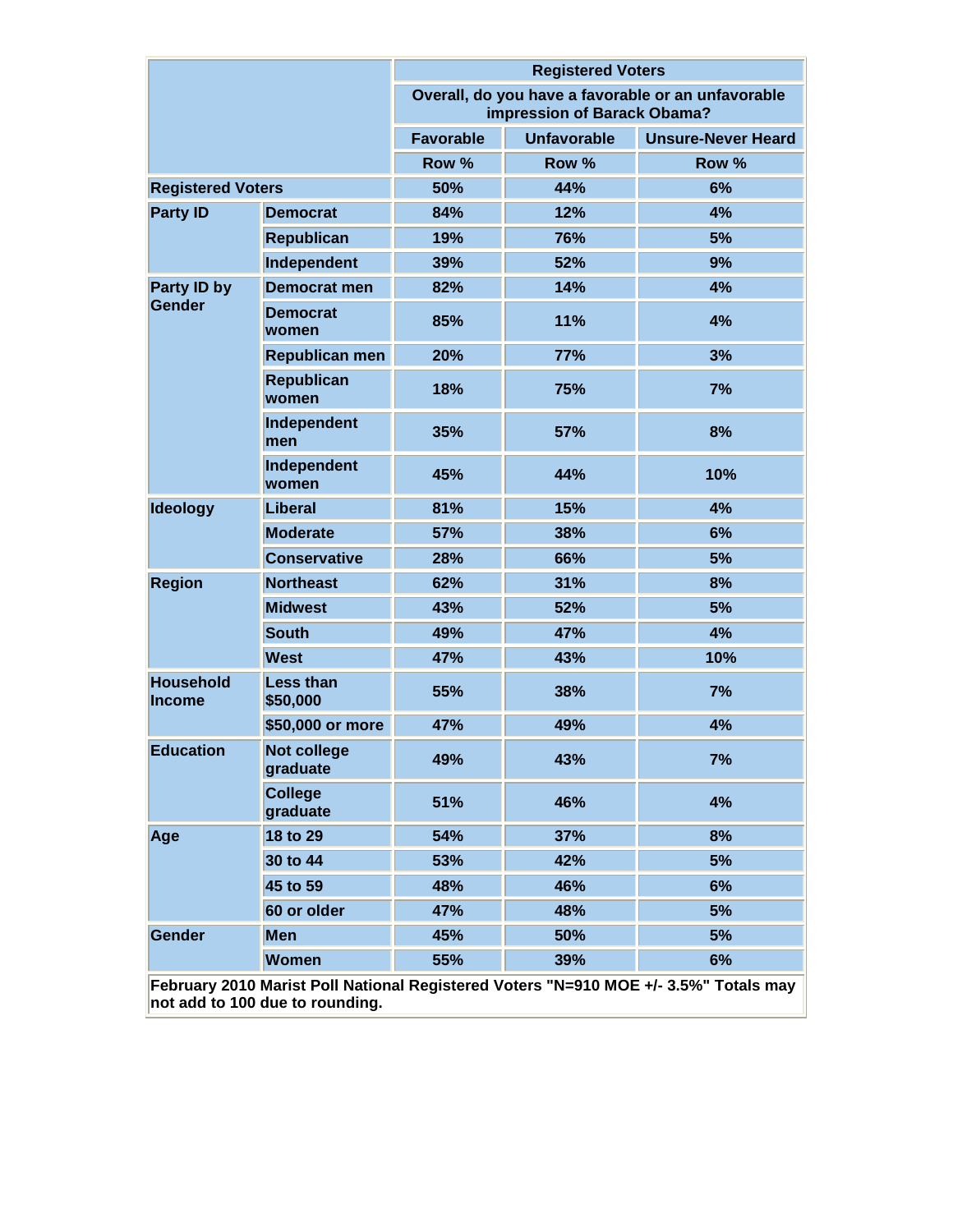|                                   |                                | <b>Registered Voters</b>                                                                                                                           |                                                                    |               |  |  |
|-----------------------------------|--------------------------------|----------------------------------------------------------------------------------------------------------------------------------------------------|--------------------------------------------------------------------|---------------|--|--|
|                                   |                                | Do you think the current economic conditions are mostly<br>something President Obama inherited or are they mostly<br>a result of his own policies? |                                                                    |               |  |  |
|                                   |                                | <b>Economic conditions</b><br>mostly inherited                                                                                                     | <b>Economic conditions</b><br>mostly result of his own<br>policies | <b>Unsure</b> |  |  |
|                                   |                                | Row %                                                                                                                                              | Row %                                                              | Row %         |  |  |
| <b>Registered Voters</b>          |                                | 62%                                                                                                                                                | 29%                                                                | 9%            |  |  |
| <b>Party ID</b>                   | <b>Democrat</b>                | 84%                                                                                                                                                | 13%                                                                | 2%            |  |  |
|                                   | <b>Republican</b>              | 43%                                                                                                                                                | 44%                                                                | 13%           |  |  |
| Independent                       |                                | 55%                                                                                                                                                | 33%                                                                | 12%           |  |  |
| Party ID by                       | Democrat men                   | 80%                                                                                                                                                | 17%                                                                | 2%            |  |  |
| Gender                            | <b>Democrat</b><br>women       | 87%                                                                                                                                                | 11%                                                                | 3%            |  |  |
|                                   | <b>Republican</b><br>men       | 46%                                                                                                                                                | 41%                                                                | 13%           |  |  |
|                                   | <b>Republican</b><br>women     | 41%                                                                                                                                                | 47%                                                                | 12%           |  |  |
|                                   | Independent<br>men             | 54%                                                                                                                                                | 31%                                                                | 15%           |  |  |
|                                   | Independent<br>women           | 57%                                                                                                                                                | 35%                                                                | 8%            |  |  |
| <b>Ideology</b>                   | <b>Liberal</b>                 | 84%                                                                                                                                                | 14%                                                                | 2%            |  |  |
|                                   | <b>Moderate</b>                | 76%                                                                                                                                                | 17%                                                                | 8%            |  |  |
|                                   | <b>Conservative</b>            | 41%                                                                                                                                                | 48%                                                                | 11%           |  |  |
| <b>Region</b>                     | <b>Northeast</b>               | 73%                                                                                                                                                | 21%                                                                | 6%            |  |  |
|                                   | <b>Midwest</b>                 | 62%                                                                                                                                                | 25%                                                                | 12%           |  |  |
|                                   | <b>South</b>                   | 56%                                                                                                                                                | 35%                                                                | 8%            |  |  |
|                                   | <b>West</b>                    | 62%                                                                                                                                                | 31%                                                                | 7%            |  |  |
| <b>Household</b><br><b>Income</b> | Less than<br>\$50,000          | 60%                                                                                                                                                | 29%                                                                | 11%           |  |  |
|                                   | \$50,000 or<br>more            | 64%                                                                                                                                                | 29%                                                                | 7%            |  |  |
| <b>Education</b>                  | <b>Not college</b><br>graduate | 60%                                                                                                                                                | 32%                                                                | 8%            |  |  |
|                                   | <b>College</b><br>graduate     | 66%                                                                                                                                                | 26%                                                                | 8%            |  |  |
| Age                               | 18 to 29                       | 62%                                                                                                                                                | 33%                                                                | 5%            |  |  |
|                                   | 30 to 44                       | 67%                                                                                                                                                | 25%                                                                | 8%            |  |  |
|                                   | 45 to 59                       | 65%                                                                                                                                                | 27%                                                                | 8%            |  |  |
|                                   | 60 or older                    | 56%                                                                                                                                                | 34%                                                                | 10%           |  |  |
| Gender                            | <b>Men</b>                     | 59%                                                                                                                                                | 31%                                                                | 10%           |  |  |
|                                   | <b>Women</b>                   | 65%                                                                                                                                                | 28%                                                                | 7%            |  |  |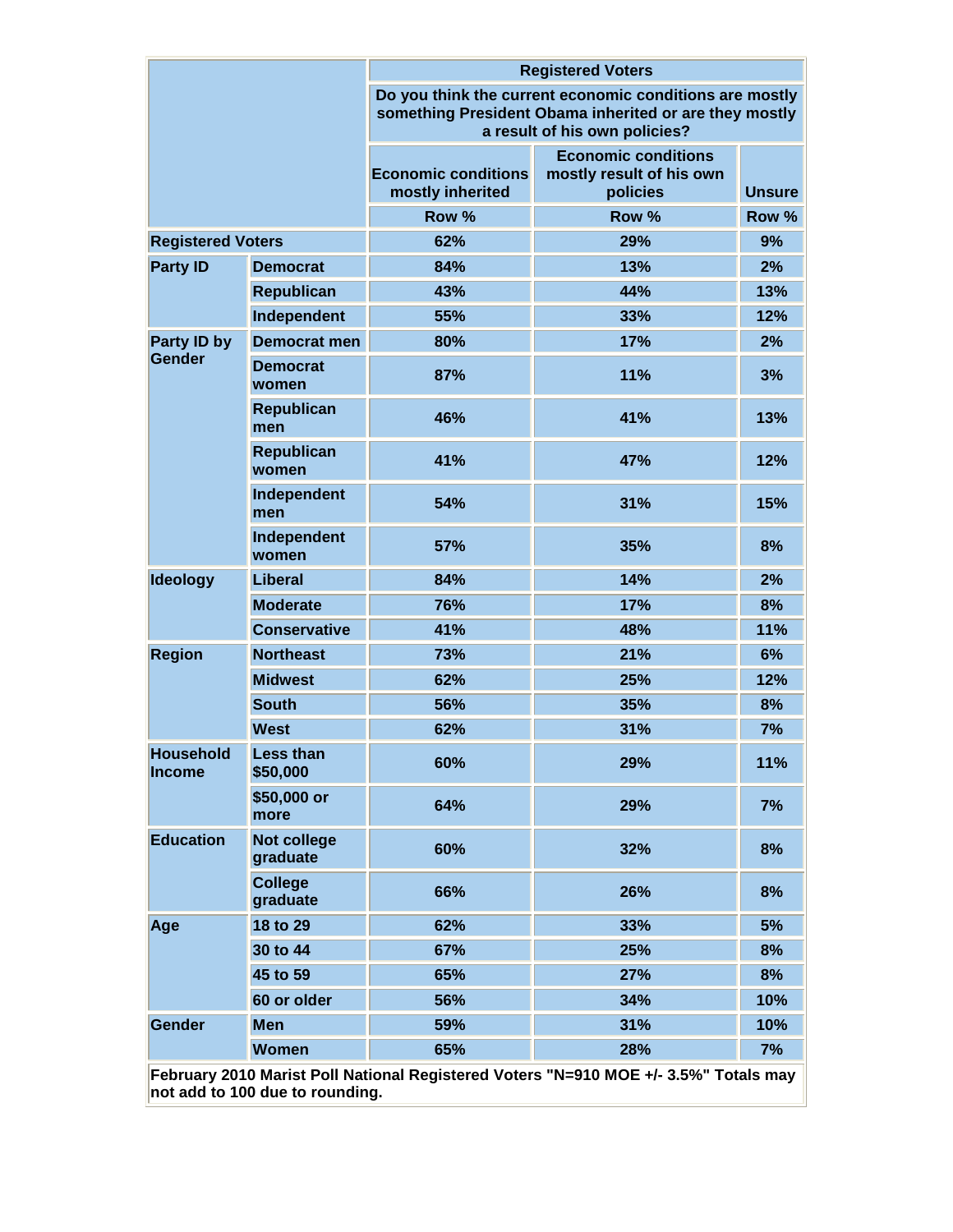|                                   |                                |                               | <b>Registered Voters</b>              |                                                                                                     |               |
|-----------------------------------|--------------------------------|-------------------------------|---------------------------------------|-----------------------------------------------------------------------------------------------------|---------------|
|                                   |                                |                               | support if the candidates are:        | If the 2012 presidential election were held today, whom would you                                   |               |
|                                   |                                | Barack Obama,<br>the Democrat | Sarah Palin, the<br><b>Republican</b> | Michael Bloomberg,<br>the Independent                                                               | <b>Unsure</b> |
|                                   |                                | Row %                         | Row %                                 | Row %                                                                                               | Row %         |
| <b>Registered Voters</b>          |                                | 44%                           | 29%                                   | 15%                                                                                                 | 12%           |
| <b>Party ID</b>                   | <b>Democrat</b>                | 84%                           | 8%                                    | 4%                                                                                                  | 4%            |
|                                   | <b>Republican</b>              | 11%                           | 57%                                   | 20%                                                                                                 | 11%           |
|                                   | Independent                    | 31%                           | 27%                                   | 24%                                                                                                 | 19%           |
| <b>Party ID by</b>                | <b>Democrat men</b>            | 77%                           | 14%                                   | 3%                                                                                                  | 6%            |
| Gender                            | <b>Democrat</b><br>women       | 87%                           | 5%                                    | 5%                                                                                                  | 3%            |
|                                   | <b>Republican men</b>          | 11%                           | 54%                                   | 26%                                                                                                 | 9%            |
|                                   | <b>Republican</b><br>women     | 12%                           | 60%                                   | 16%                                                                                                 | 13%           |
|                                   | Independent<br>men             | 28%                           | 27%                                   | 23%                                                                                                 | 22%           |
|                                   | Independent<br>women           | 34%                           | 27%                                   | 25%                                                                                                 | 14%           |
| <b>Ideology</b>                   | Liberal                        | 75%                           | 11%                                   | 5%                                                                                                  | 9%            |
|                                   | <b>Moderate</b>                | 52%                           | 15%                                   | 21%                                                                                                 | 13%           |
|                                   | <b>Conservative</b>            | 24%                           | 49%                                   | 15%                                                                                                 | 11%           |
| <b>Region</b>                     | <b>Northeast</b>               | 51%                           | 18%                                   | 20%                                                                                                 | 12%           |
|                                   | <b>Midwest</b>                 | 42%                           | 33%                                   | 14%                                                                                                 | 12%           |
|                                   | <b>South</b>                   | 44%                           | 31%                                   | 14%                                                                                                 | 11%           |
|                                   | <b>West</b>                    | 41%                           | 28%                                   | 16%                                                                                                 | 16%           |
| <b>Household</b><br><b>Income</b> | <b>Less than</b><br>\$50,000   | 51%                           | 29%                                   | 13%                                                                                                 | 7%            |
|                                   | \$50,000 or more               | 40%                           | 27%                                   | 19%                                                                                                 | 14%           |
| <b>Education</b>                  | <b>Not college</b><br>graduate | 43%                           | 29%                                   | 15%                                                                                                 | 13%           |
|                                   | <b>College</b><br>graduate     | 46%                           | 28%                                   | 15%                                                                                                 | 11%           |
| Age                               | 18 to 29                       | 47%                           | 28%                                   | 12%                                                                                                 | 13%           |
|                                   | 30 to 44                       | 45%                           | 25%                                   | 20%                                                                                                 | 10%           |
|                                   | 45 to 59                       | 43%                           | 28%                                   | 17%                                                                                                 | 12%           |
|                                   | 60 or older                    | 44%                           | 32%                                   | 12%                                                                                                 | 11%           |
| Gender                            | <b>Men</b>                     | 37%                           | 31%                                   | 17%                                                                                                 | 15%           |
|                                   | <b>Women</b>                   | 51%                           | 26%                                   | 13%                                                                                                 | 10%           |
| due to rounding.                  |                                |                               |                                       | February 2010 Marist Poll National Registered Voters "N=910 MOE +/- 3.5%" Totals may not add to 100 |               |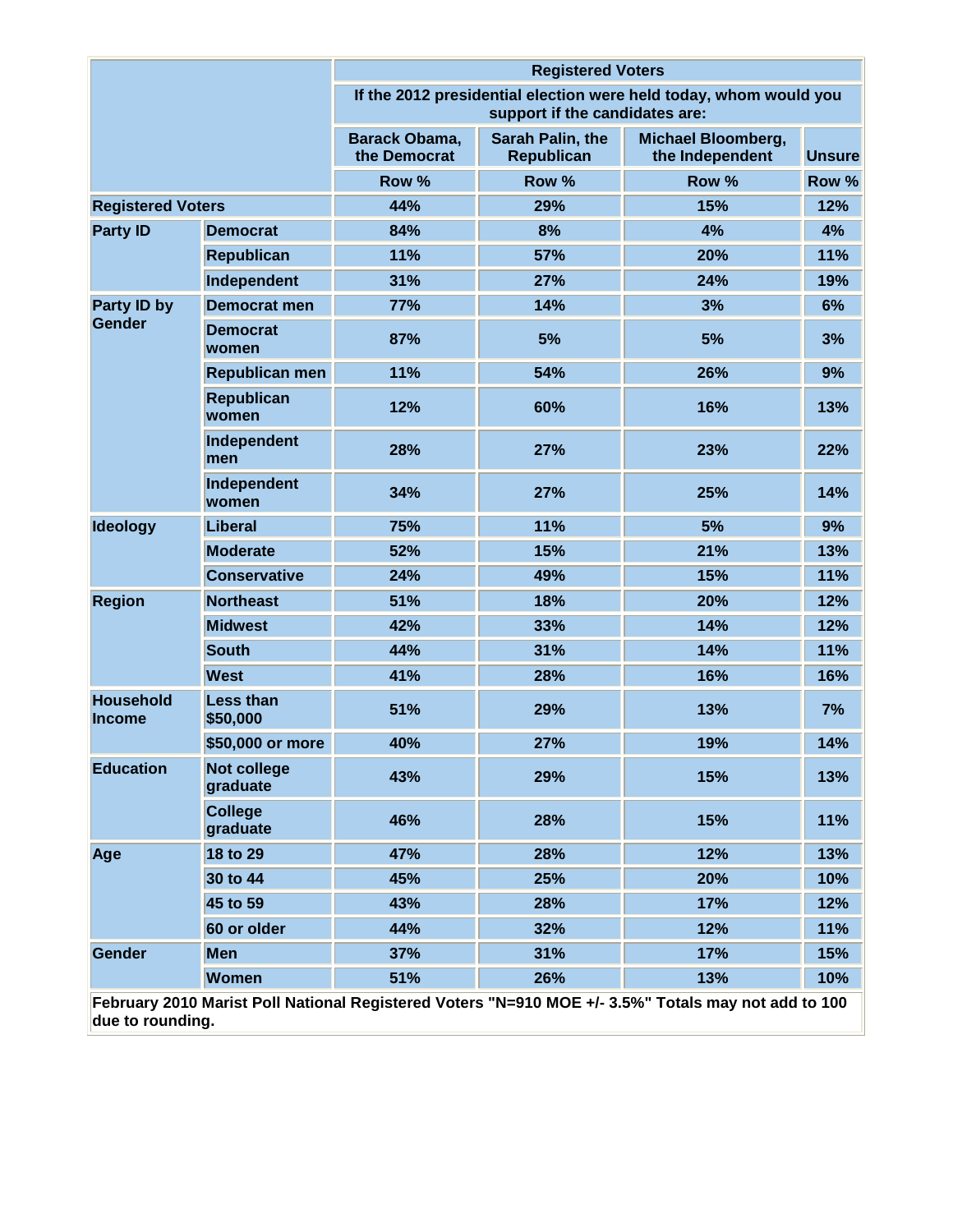|                                                                        |                                | <b>Registered Voters</b>                                                                                                                                                                      |                                 |               |  |  |
|------------------------------------------------------------------------|--------------------------------|-----------------------------------------------------------------------------------------------------------------------------------------------------------------------------------------------|---------------------------------|---------------|--|--|
|                                                                        |                                | If the 2010 election for congress were held today, would<br>you support your current congressperson who represents<br>your district in Washington D.C. or would you vote for<br>someone else? |                                 |               |  |  |
|                                                                        |                                | <b>Support current congress</b><br>person                                                                                                                                                     | <b>Vote for someone</b><br>else | <b>Unsure</b> |  |  |
|                                                                        |                                | Row %                                                                                                                                                                                         | Row %                           | Row %         |  |  |
| <b>Registered Voters</b>                                               |                                | 42%                                                                                                                                                                                           | 44%                             | 14%           |  |  |
| <b>Party ID</b><br><b>Democrat</b><br><b>Republican</b><br>Independent |                                | 51%                                                                                                                                                                                           | 35%                             | 14%           |  |  |
|                                                                        |                                | 45%                                                                                                                                                                                           | 48%                             | 8%            |  |  |
|                                                                        |                                | 34%                                                                                                                                                                                           | 50%                             | 16%           |  |  |
| Party ID by                                                            | <b>Democrat men</b>            | 49%                                                                                                                                                                                           | 39%                             | 11%           |  |  |
| Gender                                                                 | <b>Democrat</b><br>women       | 52%                                                                                                                                                                                           | 32%                             | 16%           |  |  |
|                                                                        | <b>Republican</b><br>men       | 49%                                                                                                                                                                                           | 46%                             | 5%            |  |  |
|                                                                        | <b>Republican</b><br>women     | 41%                                                                                                                                                                                           | 49%                             | 10%           |  |  |
|                                                                        | Independent<br>men             | 34%                                                                                                                                                                                           | 52%                             | 14%           |  |  |
|                                                                        | Independent<br>women           | 35%                                                                                                                                                                                           | 46%                             | 19%           |  |  |
| <b>Ideology</b>                                                        | Liberal                        | 47%                                                                                                                                                                                           | 37%                             | 16%           |  |  |
|                                                                        | <b>Moderate</b>                | 39%                                                                                                                                                                                           | 48%                             | 14%           |  |  |
|                                                                        | <b>Conservative</b>            | 46%                                                                                                                                                                                           | 43%                             | 11%           |  |  |
| <b>Region</b>                                                          | <b>Northeast</b>               | 37%                                                                                                                                                                                           | 45%                             | 18%           |  |  |
|                                                                        | <b>Midwest</b>                 | 35%                                                                                                                                                                                           | 48%                             | 16%           |  |  |
|                                                                        | <b>South</b>                   | 49%                                                                                                                                                                                           | 38%                             | 13%           |  |  |
|                                                                        | <b>West</b>                    | 44%                                                                                                                                                                                           | 49%                             | 8%            |  |  |
| <b>Household</b><br><b>Income</b>                                      | <b>Less than</b><br>\$50,000   | 46%<br>39%                                                                                                                                                                                    |                                 | 15%           |  |  |
|                                                                        | \$50,000 or<br>more            | 42%                                                                                                                                                                                           | 48%                             | 10%           |  |  |
| <b>Education</b>                                                       | <b>Not college</b><br>graduate | 43%                                                                                                                                                                                           | 43%                             | 14%           |  |  |
|                                                                        | <b>College</b><br>graduate     | 42%                                                                                                                                                                                           | 45%                             | 13%           |  |  |
| Age                                                                    | 18 to 29                       | 46%                                                                                                                                                                                           | 42%                             | 12%           |  |  |
|                                                                        | 30 to 44                       | 37%                                                                                                                                                                                           | 48%                             | 15%           |  |  |
|                                                                        | 45 to 59                       | 48%                                                                                                                                                                                           | 36%                             | 16%           |  |  |
|                                                                        | 60 or older                    | 42%                                                                                                                                                                                           | 47%                             | 11%           |  |  |
| Gender                                                                 | <b>Men</b>                     | 42%                                                                                                                                                                                           | 46%                             | 12%           |  |  |
|                                                                        | <b>Women</b>                   | 43%                                                                                                                                                                                           | 41%                             | 16%           |  |  |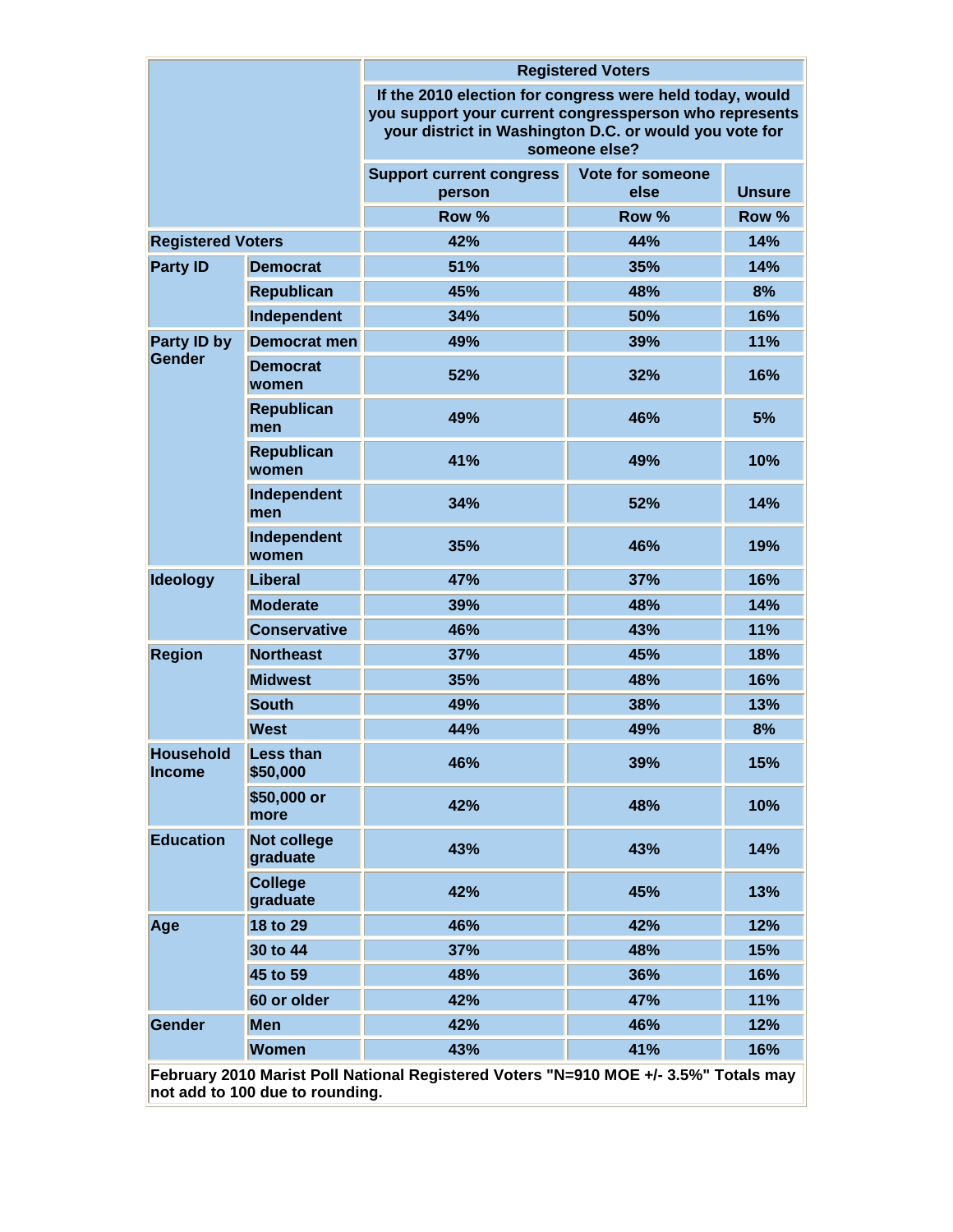|                                   |                                | <b>Registered Voters</b>                                               |                                                                    |               |  |  |
|-----------------------------------|--------------------------------|------------------------------------------------------------------------|--------------------------------------------------------------------|---------------|--|--|
|                                   |                                |                                                                        | Do you see the 2010 elections in the fall as being:                |               |  |  |
|                                   |                                | More about sending a<br>message to the<br>politicians in<br>Washington | More about local issues<br>important to your state<br>or community | <b>Unsure</b> |  |  |
|                                   |                                | Row %                                                                  | Row %                                                              | Row %         |  |  |
| <b>Registered Voters</b>          |                                | 56%                                                                    | 36%                                                                | 8%            |  |  |
| <b>Party ID</b>                   | <b>Democrat</b>                | 48%                                                                    | 42%                                                                | 9%            |  |  |
|                                   | <b>Republican</b>              | 62%                                                                    | 31%                                                                | 6%            |  |  |
|                                   | Independent                    | 61%                                                                    | 33%                                                                | 6%            |  |  |
| Party ID by                       | Democrat men                   | 53%                                                                    | 39%                                                                | 9%            |  |  |
| Gender                            | <b>Democrat</b><br>women       | 46%                                                                    | 44%                                                                | 10%           |  |  |
|                                   | <b>Republican</b><br>men       | 59%                                                                    | 35%                                                                | 6%            |  |  |
|                                   | <b>Republican</b><br>women     | 66%                                                                    | 28%                                                                | 6%            |  |  |
|                                   | Independent<br>men             | 64%                                                                    | 30%                                                                | 6%            |  |  |
|                                   | Independent<br>women           | 56%                                                                    | 38%                                                                | 7%            |  |  |
| <b>Ideology</b>                   | <b>Liberal</b>                 | 51%                                                                    | 42%                                                                | 6%            |  |  |
|                                   | <b>Moderate</b>                | 55%                                                                    | 38%                                                                | 7%            |  |  |
|                                   | <b>Conservative</b>            | 60%                                                                    | 32%                                                                | 8%            |  |  |
| <b>Region</b>                     | <b>Northeast</b>               | 50%                                                                    | 42%                                                                | 8%            |  |  |
|                                   | <b>Midwest</b>                 | 60%                                                                    | 28%                                                                | 12%           |  |  |
|                                   | <b>South</b>                   | 58%                                                                    | 37%                                                                | 5%            |  |  |
|                                   | <b>West</b>                    | 55%                                                                    | 36%                                                                | 9%            |  |  |
| <b>Household</b><br><b>Income</b> | <b>Less than</b><br>\$50,000   | 55%                                                                    | 36%                                                                | 9%            |  |  |
|                                   | \$50,000 or<br>more            | 58%                                                                    | 37%                                                                | 5%            |  |  |
| <b>Education</b>                  | <b>Not college</b><br>graduate | 56%                                                                    | 35%                                                                | 9%            |  |  |
|                                   | <b>College</b><br>graduate     | 57%                                                                    | 37%                                                                | 6%            |  |  |
| Age                               | 18 to 29                       | 43%                                                                    | 52%                                                                | 5%            |  |  |
|                                   | 30 to 44                       | 51%                                                                    | 43%                                                                | 6%            |  |  |
|                                   | 45 to 59                       | 58%                                                                    | 35%                                                                | 7%            |  |  |
|                                   | 60 or older                    | 65%                                                                    | 23%                                                                | 12%           |  |  |
| Gender                            | <b>Men</b>                     | 58%                                                                    | 34%                                                                | 8%            |  |  |
|                                   | Women                          | 55%                                                                    | 37%                                                                | 8%            |  |  |
|                                   |                                |                                                                        |                                                                    |               |  |  |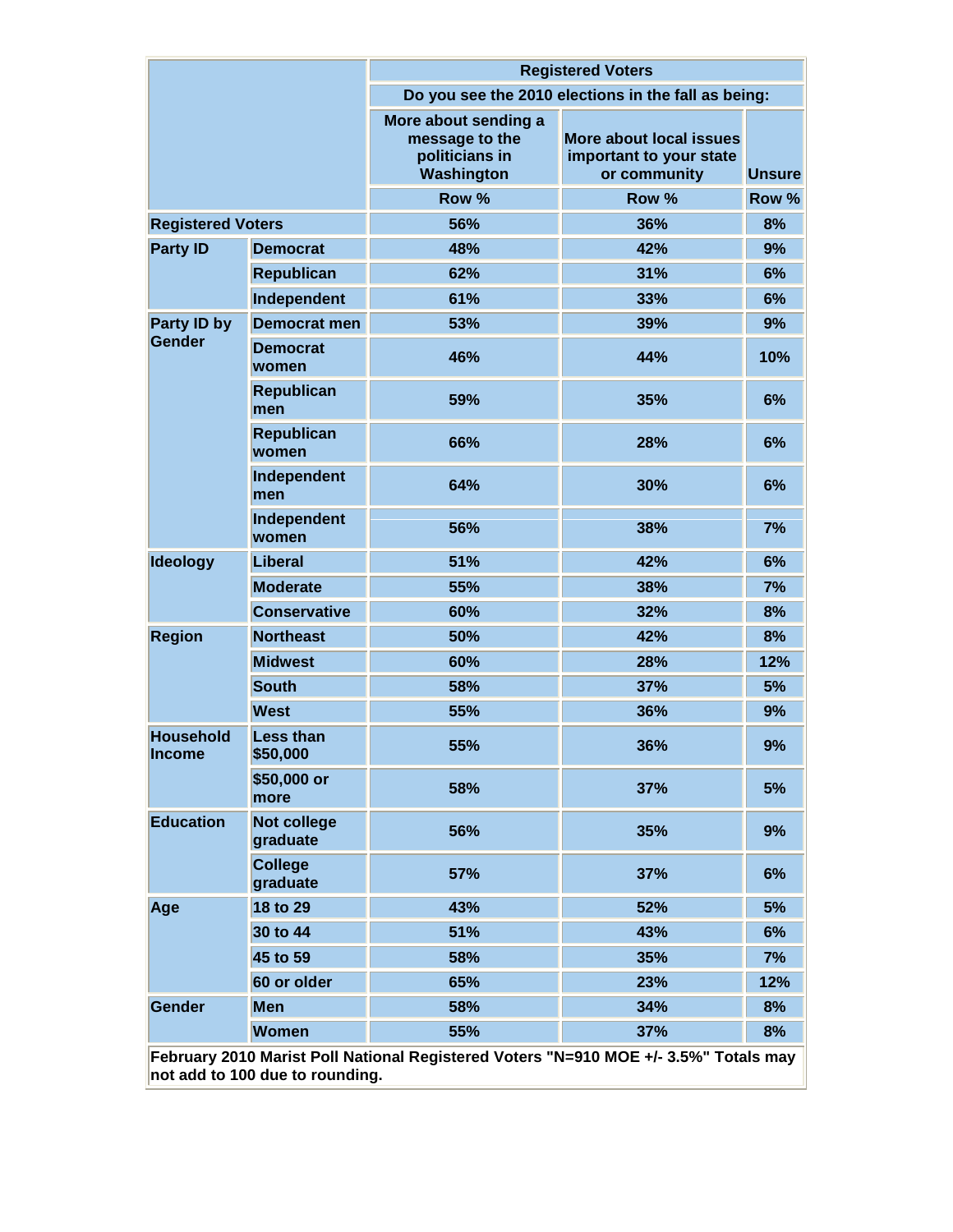|                                                                                                                  |                           |                                   |                                     | Registered Voters Who Think 2010 Elections are About<br>Sending a Message to Politicians in Washington |                 |  |
|------------------------------------------------------------------------------------------------------------------|---------------------------|-----------------------------------|-------------------------------------|--------------------------------------------------------------------------------------------------------|-----------------|--|
|                                                                                                                  |                           | Is it about sending a message to: |                                     |                                                                                                        |                 |  |
|                                                                                                                  |                           | <b>President</b><br><b>Obama</b>  | <b>The Democrats</b><br>in Congress | <b>The Republicans</b><br>in Congress                                                                  | <b>All</b>      |  |
|                                                                                                                  |                           | Row %                             | Row %                               | Row %                                                                                                  | <b>Row</b><br>% |  |
| <b>Registered Voters Who Think 2010 Elections</b><br>are About Sending a Message to Politicians<br>in Washington |                           | 21%                               | 32%                                 | 18%                                                                                                    | 29%             |  |
| <b>Party ID</b><br><b>Democrat</b>                                                                               |                           | 19%                               | 25%                                 | 40%                                                                                                    | 15%             |  |
|                                                                                                                  | <b>Republican</b>         | 23%                               | 46%                                 | 7%                                                                                                     | 24%             |  |
|                                                                                                                  | Independent               | 20%                               | 28%                                 | 11%                                                                                                    | 41%             |  |
| <b>Party ID by Gender</b>                                                                                        | <b>Democrat men</b>       | 14%                               | 28%                                 | 38%                                                                                                    | 19%             |  |
|                                                                                                                  | <b>Democrat women</b>     | 23%                               | 23%                                 | 42%                                                                                                    | 12%             |  |
|                                                                                                                  | <b>Republican men</b>     | 20%                               | 51%                                 | 6%                                                                                                     | 23%             |  |
|                                                                                                                  | <b>Republican women</b>   | 26%                               | 42%                                 | 7%                                                                                                     | 25%             |  |
|                                                                                                                  | Independent men           | 17%                               | 27%                                 | 9%                                                                                                     | 48%             |  |
|                                                                                                                  | Independent women         | 25%                               | 31%                                 | 14%                                                                                                    | 30%             |  |
| <b>Ideology</b>                                                                                                  | <b>Liberal</b>            | 22%                               | 22%                                 | 40%                                                                                                    | 16%             |  |
|                                                                                                                  | <b>Moderate</b>           | 21%                               | 27%                                 | 17%                                                                                                    | 35%             |  |
|                                                                                                                  | <b>Conservative</b>       | 19%                               | 41%                                 | 11%                                                                                                    | 29%             |  |
| <b>Region</b>                                                                                                    | <b>Northeast</b>          | 20%                               | 30%                                 | 24%                                                                                                    | 26%             |  |
|                                                                                                                  | <b>Midwest</b>            | 18%                               | 34%                                 | 16%                                                                                                    | 32%             |  |
|                                                                                                                  | <b>South</b>              | 26%                               | 28%                                 | 21%                                                                                                    | 26%             |  |
|                                                                                                                  | <b>West</b>               | 15%                               | 43%                                 | 11%                                                                                                    | 32%             |  |
| <b>Household Income</b>                                                                                          | <b>Less than \$50,000</b> | 16%                               | 34%                                 | 24%                                                                                                    | 26%             |  |
|                                                                                                                  | \$50,000 or more          | 25%                               | 33%                                 | 13%                                                                                                    | 29%             |  |
| <b>Education</b>                                                                                                 | Not college graduate      | 23%                               | 28%                                 | 21%                                                                                                    | 28%             |  |
|                                                                                                                  | <b>College graduate</b>   | 18%                               | 39%                                 | 13%                                                                                                    | 30%             |  |
| Age                                                                                                              | 18 to 29                  | 37%                               | 22%                                 | 25%                                                                                                    | 16%             |  |
|                                                                                                                  | 30 to 44                  | 19%                               | 26%                                 | 25%                                                                                                    | 30%             |  |
|                                                                                                                  | 45 to 59                  | 22%                               | 37%                                 | 13%                                                                                                    | 28%             |  |
|                                                                                                                  | 60 or older               | 15%                               | 36%                                 | 16%                                                                                                    | 33%             |  |
| Gender                                                                                                           | <b>Men</b>                | 17%                               | 34%                                 | 16%                                                                                                    | 34%             |  |
|                                                                                                                  | Women                     | 24%                               | 31%                                 | 20%                                                                                                    | 24%             |  |

**February 2010 Marist Poll National Registered Voters Who Think 2010 Elections are About Sending a Message to Politicians in Washington "N=511 MOE +/- 4.5%" Totals may not add to 100 due to rounding.**